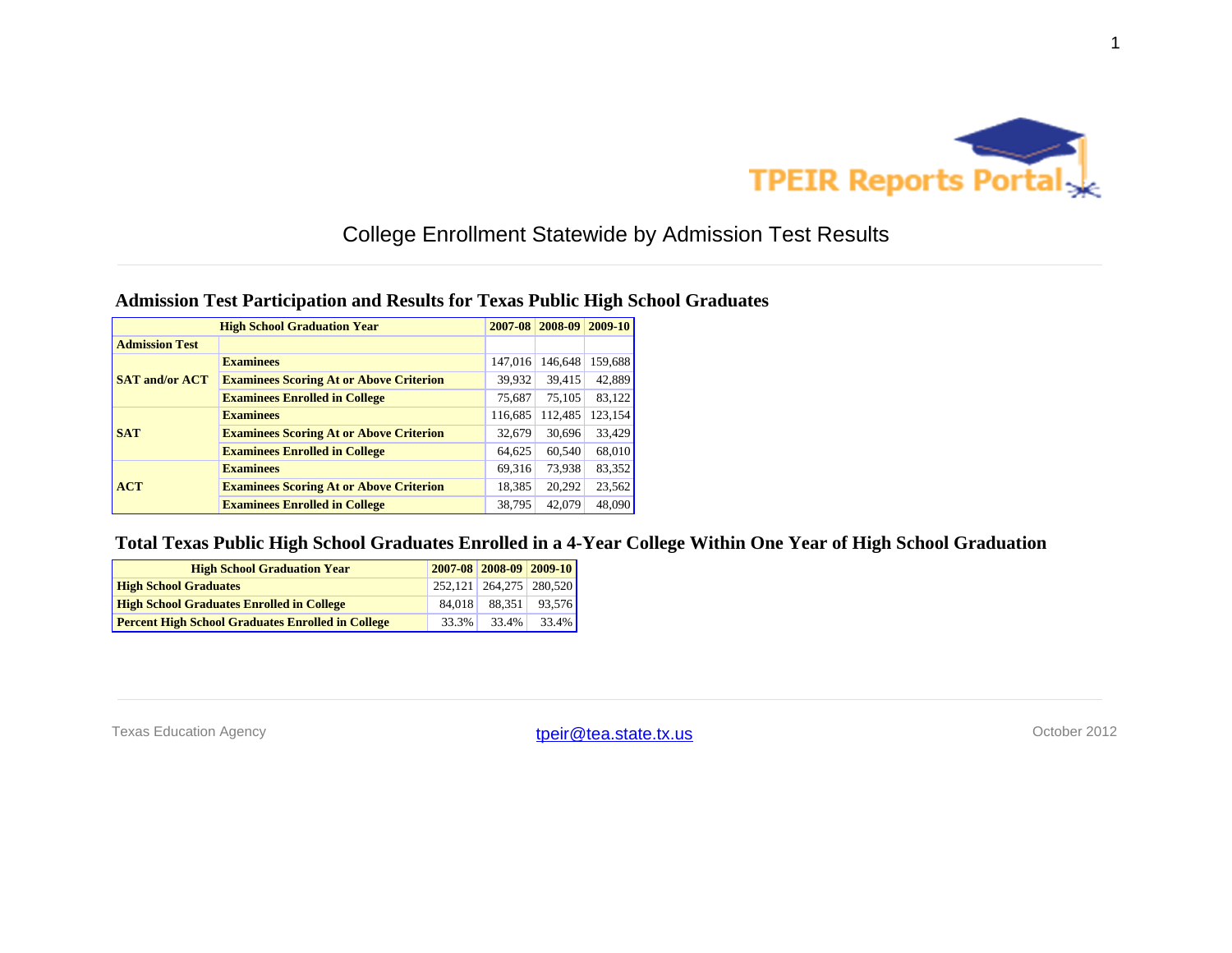



**Admission Test Participation for Texas Public High School Graduates Compared to All Texas Public High School Graduates Enrolled in a 4-Year College**

Texas Education Agency **their@tea.state.tx.us** their their their texas Education Agency october 2012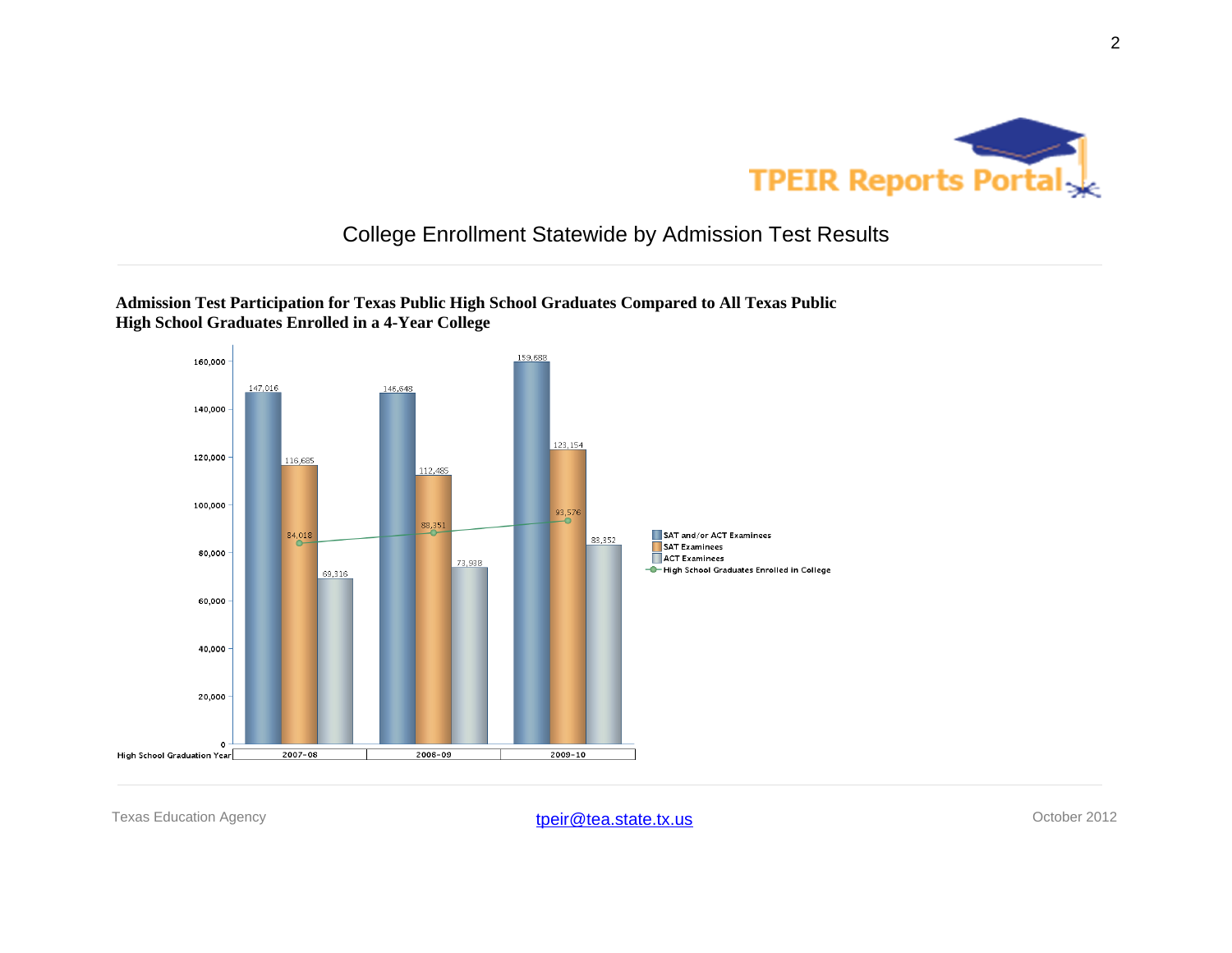



### **Admission Test Examinees Scoring At or Above Criterion and Examinees Enrolled in a 4-Year College**

Texas Education Agency **their@tea.state.tx.us** their of the state of the state of the state of the state of the state of the state of the state of the state of the state of the state of the state of the state of the state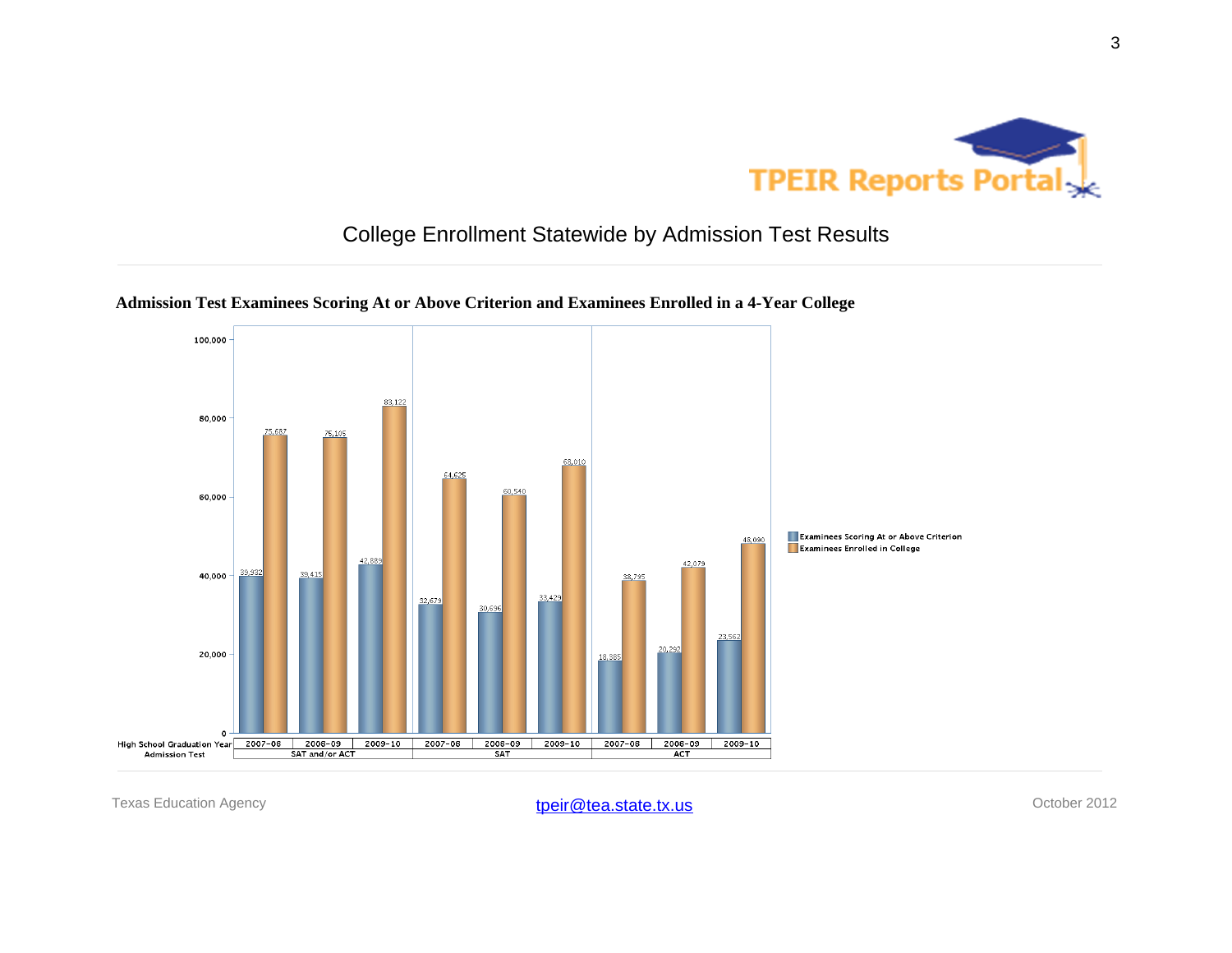

#### **Admission Test Participation Rates for High School Graduates**

|                       | <b>High School Graduation Year</b>                     |       | 2007-08 2008-09 2009-10 |       |
|-----------------------|--------------------------------------------------------|-------|-------------------------|-------|
| <b>Admission Test</b> |                                                        |       |                         |       |
| <b>SAT and/or ACT</b> | <b>Participation Rate</b>                              | 65.0% | 61.5%                   | 62.6% |
|                       | <b>Percent Examinees Scoring At or Above Criterion</b> | 27.2% | 26.9%                   | 26.9% |
|                       | <b>Percent Examinees Enrolled in College</b>           | 51.5% | 51.2%                   | 52.1% |
|                       | <b>Participation Rate</b>                              | 51.6% | 47.2%                   | 48.3% |
| <b>SAT</b>            | <b>Percent Examinees Scoring At or Above Criterion</b> | 28.0% | 27.3%                   | 27.1% |
|                       | <b>Percent Examinees Enrolled in College</b>           | 55.4% | 53.8%                   | 55.2% |
|                       | <b>Participation Rate</b>                              | 30.7% | 31.0%                   | 32.7% |
| <b>ACT</b>            | <b>Percent Examinees Scoring At or Above Criterion</b> | 26.5% | 27.4%                   | 28.3% |
|                       | <b>Percent Examinees Enrolled in College</b>           | 56.0% | 56.9%                   | 57.7% |

#### **Number of Texas Public High School Graduates (AEIS)**

**High School Graduation Year 2007-08 2008-09 2009-10 High School Graduates - AEIS** 226,030 238,346 254,983

Note: In the following graphs, admission test participation rates were calculated using the "AEIS Number of High School Graduates" which is the total number of high school graduates minus the number of special education high school graduates. (The measure of high school graduates enrolled in college is calculated using the number of high school graduates including special education graduates.) For more information on the AEIS number of high school graduates, see "About the Data" section in this report or definition of "Graduates (Class of …)" in a year specific glossary in the Academic Excellence Indicator System (AEIS) at http://ritter.tea.state.tx.us/perfreport/aeis/.

Texas Education Agency **their@tea.state.tx.us** their@tea.state.tx.us October 2012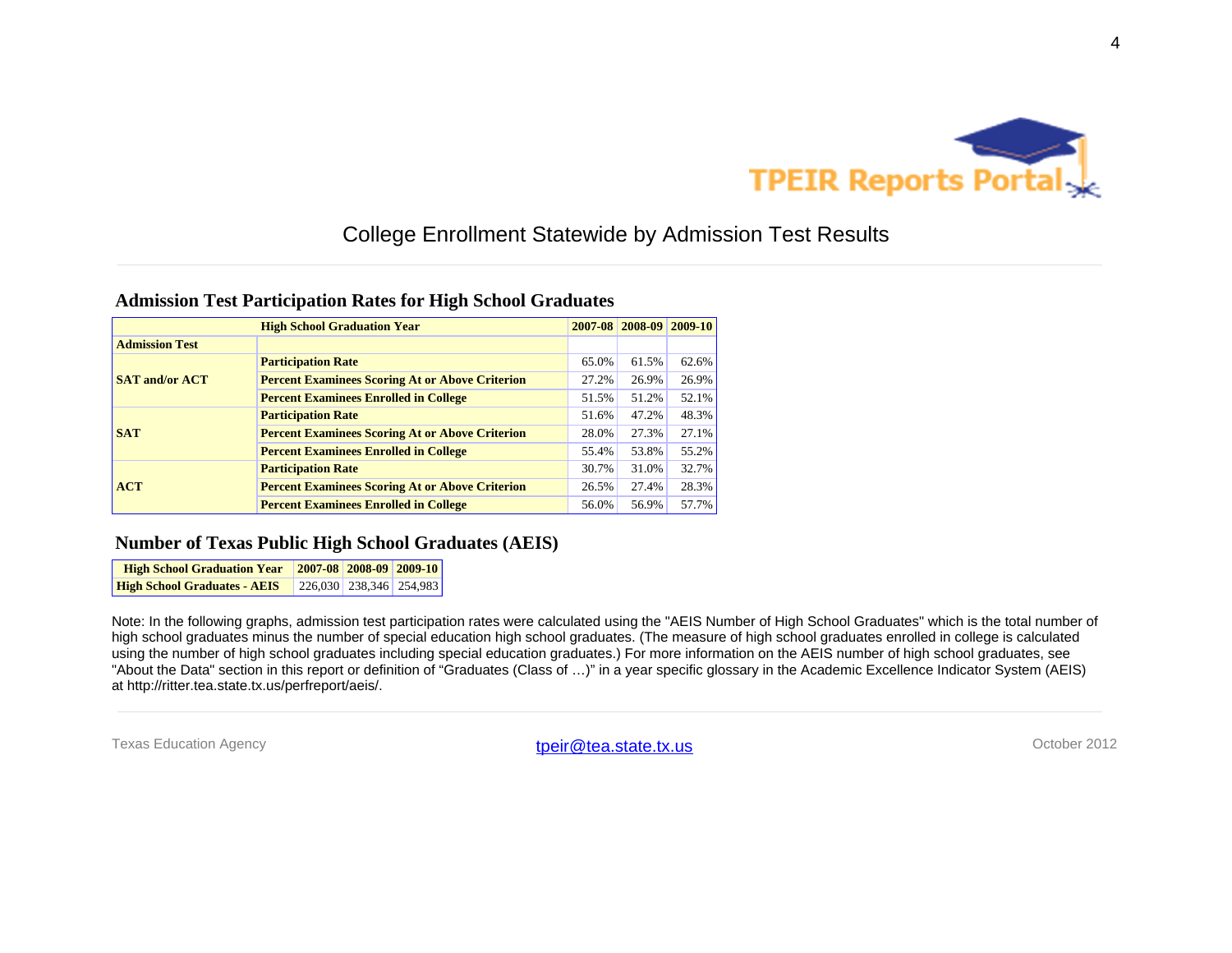



**Percent of All Texas Public High School Graduates Enrolled in a 4-Year College and Admission Test Participation Rates for Texas Public High School Graduates**

Texas Education Agency **their@tea.state.tx.us** their their their texas Education Agency october 2012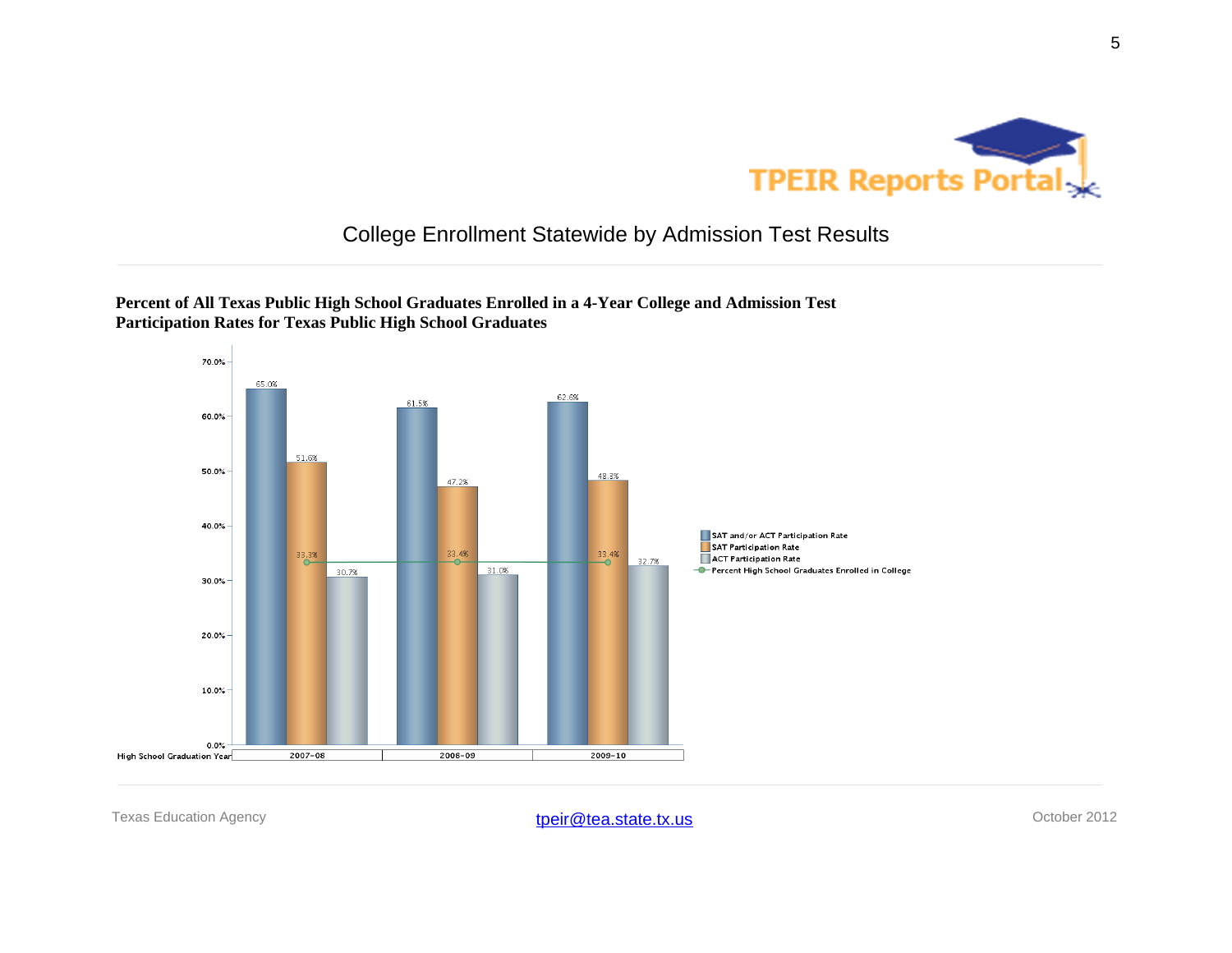



#### **Percent Admission Test Examinees Scoring At or Above Criterion and Percent Examinees Enrolled in 4-Year College**

Texas Education Agency **their@tea.state.tx.us** their their content of the Cotober 2012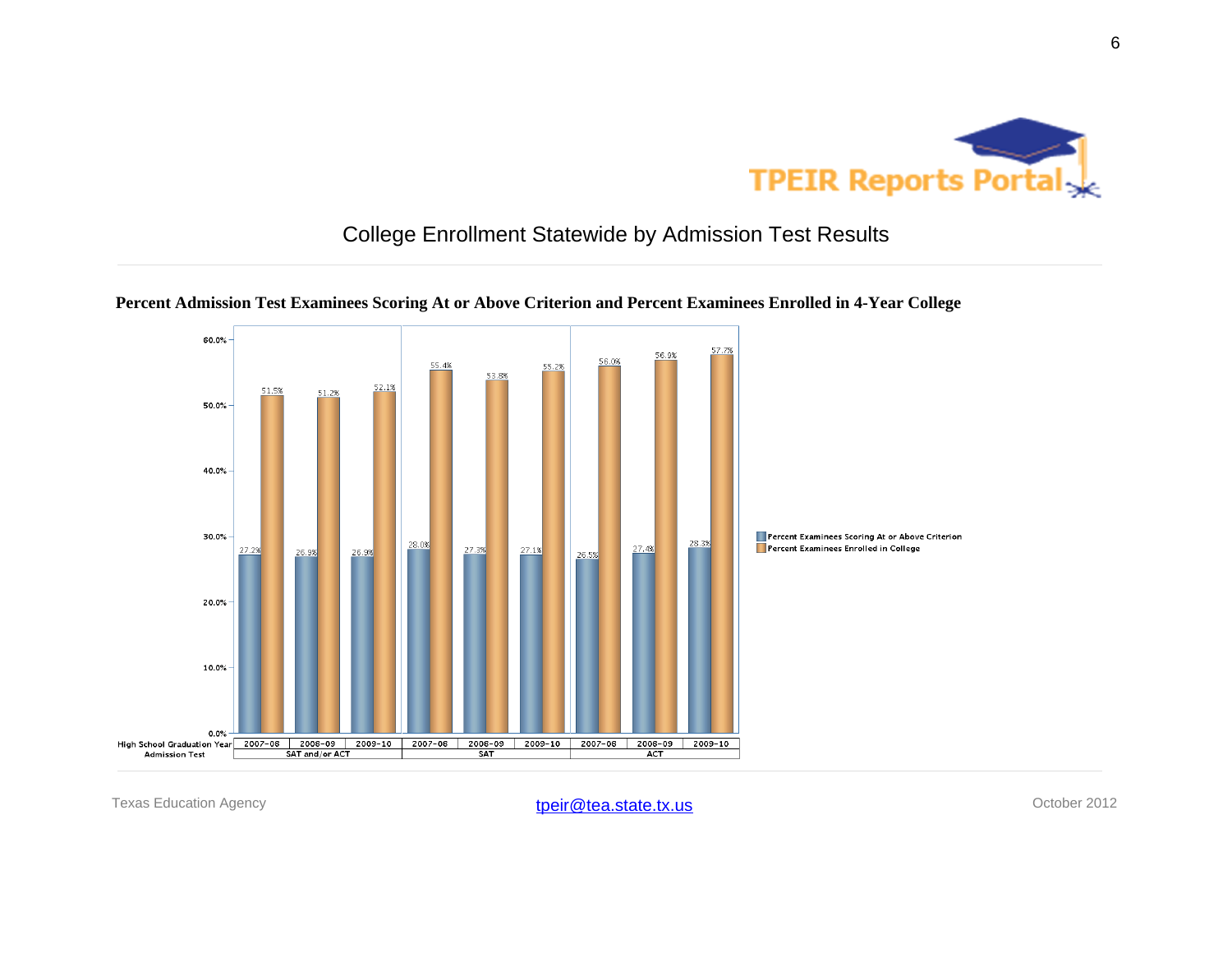

| <b>Purpose</b>     | This report shows the trends in participation, performance, and college enrollment of students who take the<br>SAT and/or ACT college admission tests. It displays the percent or count of Texas public high school<br>graduates, who have taken the SAT or ACT, and the percent or count of Texas public high school graduate<br>examinees scoring at or above a test criterion (required for the Academic Excellence Indicator System (AEIS)<br>Gold Performance Acknowledgement) for each admission test. The report also displays the number of Texas<br>public high school graduates enrolled in a 4-year college within 1 year of high school graduation.<br>In addition to presenting results for the SAT and ACT separately, this report presents results for the two<br>examinations combined. In sections of the report that present combined results, data for an individual who<br>took both examinations are counted only once.<br>Data in this report is reported at the statewide level.<br>For in-depth information on statewide participation and performance results on the SAT and ACT tests, see<br>the Texas Education Agency (TEA) Accountability Research annual reports on college admissions testing of<br>graduating seniors in Texas public schools at http://www.tea.state.tx.us/acctres/sat_act_index.html. |
|--------------------|------------------------------------------------------------------------------------------------------------------------------------------------------------------------------------------------------------------------------------------------------------------------------------------------------------------------------------------------------------------------------------------------------------------------------------------------------------------------------------------------------------------------------------------------------------------------------------------------------------------------------------------------------------------------------------------------------------------------------------------------------------------------------------------------------------------------------------------------------------------------------------------------------------------------------------------------------------------------------------------------------------------------------------------------------------------------------------------------------------------------------------------------------------------------------------------------------------------------------------------------------------------------------------------------------------------------------------------|
| <b>Data Source</b> | Data in this report come from the Texas Public Education Information Management System (PEIMS), the<br>Texas Higher Education Coordinating Board (THECB), the National Student Clearinghouse (NSC), the College<br>Board, and ACT, Inc.<br>The College Board provides TEA with annual examination results and demographic information for Texas<br>public high school SAT examinees. Similarly, ACT, Inc. provides TEA with annual examination results and<br>demographic information for Texas public high school ACT examinees. Students may take the SAT and ACT<br>examinations more than once, but TEA receives and reports only the results of examinees' most recent<br>examination for each test.<br>College enrollment data consists of THECB enrollment data in Texas 4-year higher education institutions and<br>NSC enrollment data in public and private, 4-year higher education institutions outside of Texas. Students<br>found in both NSC and THECB data are counted only once in this report, and because NSC does not have<br>universal designations for college semesters, college enrollment in this report occurs after September 1 of the                                                                                                                                                                        |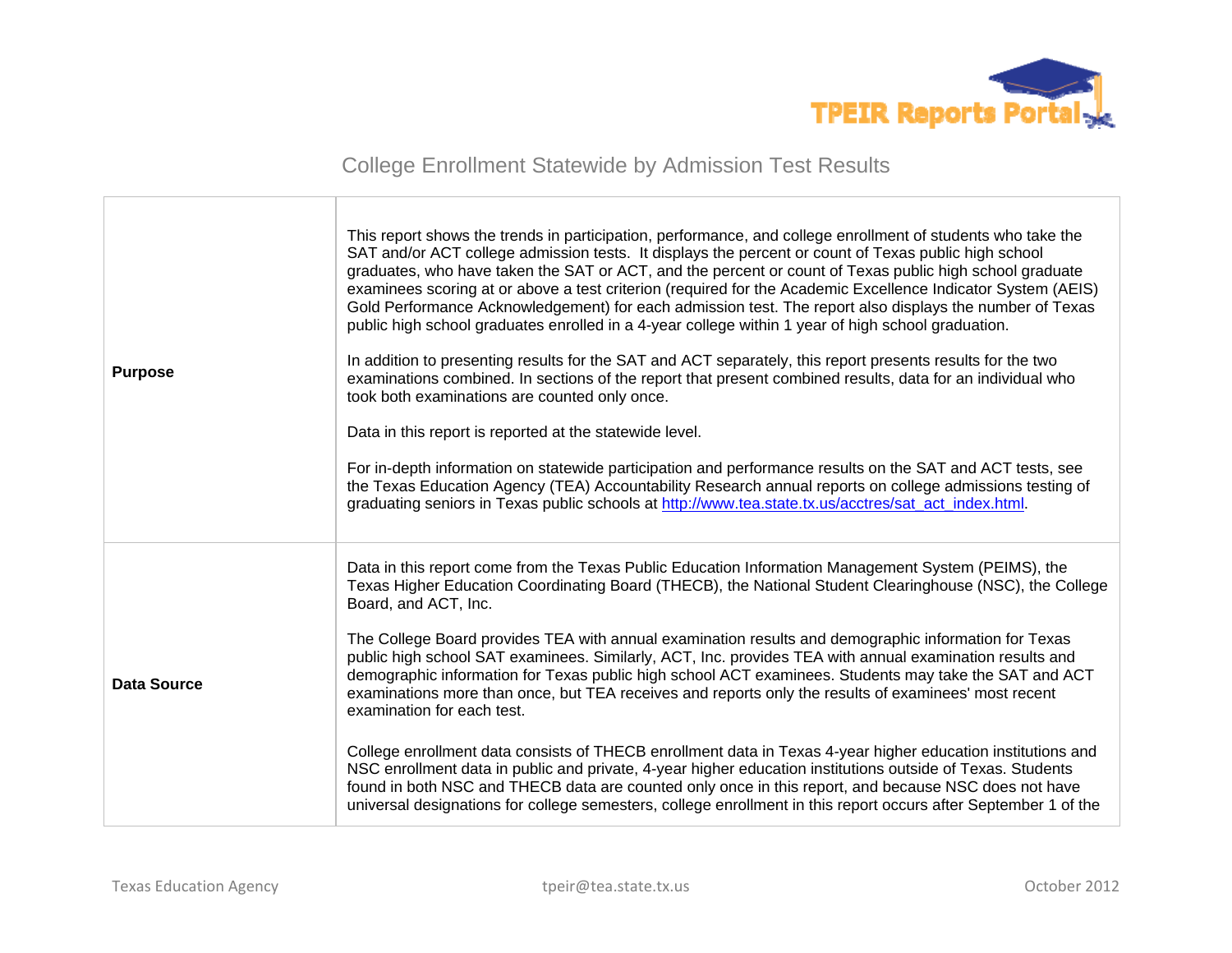

|                                 | high school graduation year.                                                                                                                                                                                                                                                                                                                                                                                                                                                                                                                                                                                                                                                           |
|---------------------------------|----------------------------------------------------------------------------------------------------------------------------------------------------------------------------------------------------------------------------------------------------------------------------------------------------------------------------------------------------------------------------------------------------------------------------------------------------------------------------------------------------------------------------------------------------------------------------------------------------------------------------------------------------------------------------------------|
| <b>Data Elements</b>            |                                                                                                                                                                                                                                                                                                                                                                                                                                                                                                                                                                                                                                                                                        |
| <b>SAT/ACT Examinees</b>        | TEA receives scores from the testing companies based on year of high school graduation. Although students<br>other than graduating seniors, primarily high school juniors, may take SAT and ACT examinations, results in<br>this report are based only on the scores of examinees identified by the College Board and ACT, Inc., as<br>expecting to graduate in the reporting year. When registering for SAT or ACT examinations, a student is asked<br>to provide his or her expected year of graduation. The testing companies use information such as the student<br>reported expected year of graduation to determine whether to include examinees' scores in that reporting year. |
| <b>ACT Examination Sections</b> | The ACT examination consists of four sections: English, mathematics, reading, science, and an optional<br>writing section. Scores on each of the sections range from 1 to 36. Students who complete the optional writing<br>section receive a combined English/writing score on a scale of 1 to 36 and a writing sub score on a scale of 1<br>to 12.                                                                                                                                                                                                                                                                                                                                   |
| <b>SAT Examination Sections</b> | The SAT examination consists of three sections: critical reading, mathematics, and writing. Scores on each of<br>the sections range from 200 to 800.                                                                                                                                                                                                                                                                                                                                                                                                                                                                                                                                   |
| <b>ACT Composite Score</b>      | The composite score is the average of the scores on the four sections of the examination: English,<br>mathematics, reading, and science.                                                                                                                                                                                                                                                                                                                                                                                                                                                                                                                                               |
| <b>SAT Combined Score</b>       | The combined score is the score on the reading and mathematics sections combined.                                                                                                                                                                                                                                                                                                                                                                                                                                                                                                                                                                                                      |
| <b>College Enrollment</b>       | The number of students enrolled in a 4-year institution of higher education as reported by THECB or NSC.<br>THECB data do not include enrollment for institutions outside of Texas or for international institutions of higher<br>education. Not all US higher education institutions report data to NSC so the number for students enrolled in<br>college may be higher than what is shown in these reports.                                                                                                                                                                                                                                                                          |
| College Enrollment within 1     | The college enrollment period beginning the first fall semester after high school graduation and continuing                                                                                                                                                                                                                                                                                                                                                                                                                                                                                                                                                                            |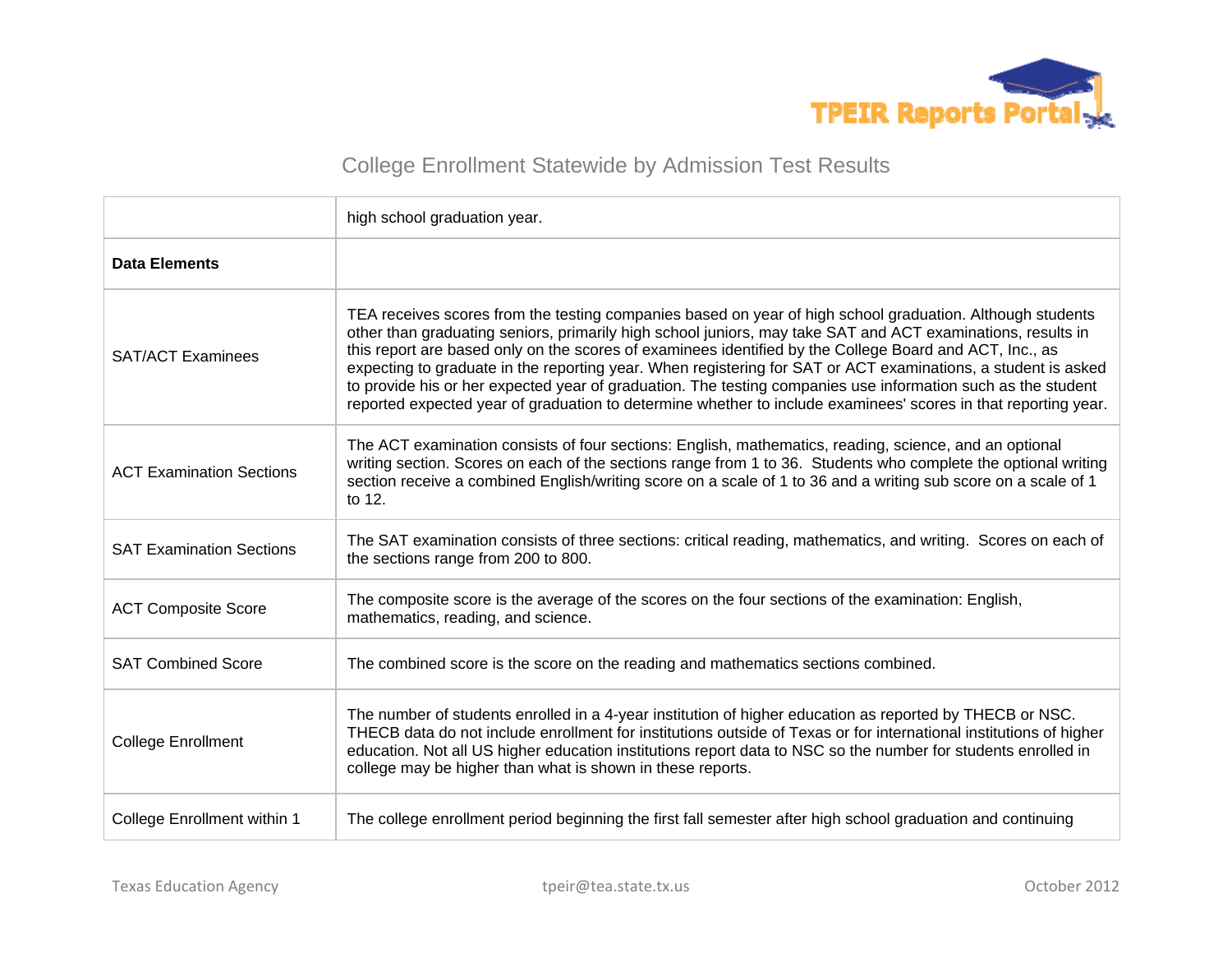

| Year of High School<br>Graduation                    | through August 31 <sup>st</sup> of the next year.                                                                                                                                                                                                                                                                                                                                                                                                                                                                                           |
|------------------------------------------------------|---------------------------------------------------------------------------------------------------------------------------------------------------------------------------------------------------------------------------------------------------------------------------------------------------------------------------------------------------------------------------------------------------------------------------------------------------------------------------------------------------------------------------------------------|
| <b>College Enrollment Rate</b>                       | The number of high school graduates enrolled in college within one year after high school graduation divided<br>by the total number of high school graduates.                                                                                                                                                                                                                                                                                                                                                                               |
| Participants Scoring At or<br><b>Above Criterion</b> | The AEIS Gold Performance Acknowledgement criterion for the SAT is a score of 1110 on the critical reading<br>and mathematics sections combined, and the criterion for the ACT is a composite score of 24. The composite<br>score is the average of the scores on the four sections of the examination: English, mathematics, reading, and<br>science. The percentage of examinees scoring at or above the criterion score is calculated as the number of<br>examinees who scored at or above criterion divided by the number of examinees. |
| Participants Enrolled in<br>College                  | The number of high school graduates, including special education graduates, who took the ACT, SAT, or SAT<br>and/or ACT examination and enrolled in college within one year after high school graduation.                                                                                                                                                                                                                                                                                                                                   |
| <b>Percent Participants Enrolled</b><br>in College   | The percent of participants enrolled in college is calculated as the number of high school graduate examinees<br>enrolled in college within one year after high school graduation divided by the total number of high school<br>graduate examinees. The Percent Participants Enrolled in College is calculated for students who took the<br>SAT, ACT, or SAT and/or ACT. Note that both the numerator and denominator include special education high<br>school graduates.                                                                   |
| Participants                                         | The number of high school graduates, including special education high school graduates, who take the ACT,<br>SAT, ACT, or SAT and/or ACT.                                                                                                                                                                                                                                                                                                                                                                                                   |
| Participation Rate                                   | Participation rates are calculated as the number of high school graduate examinees divided by the "AEIS"<br>Number of high school graduates". The participation rate is calculated for students who took the SAT, ACT, or<br>SAT and/or ACT. Note that although special education high school graduates are included in the numerator if<br>they took either the SAT or ACT, they are not included in the denominator.                                                                                                                      |